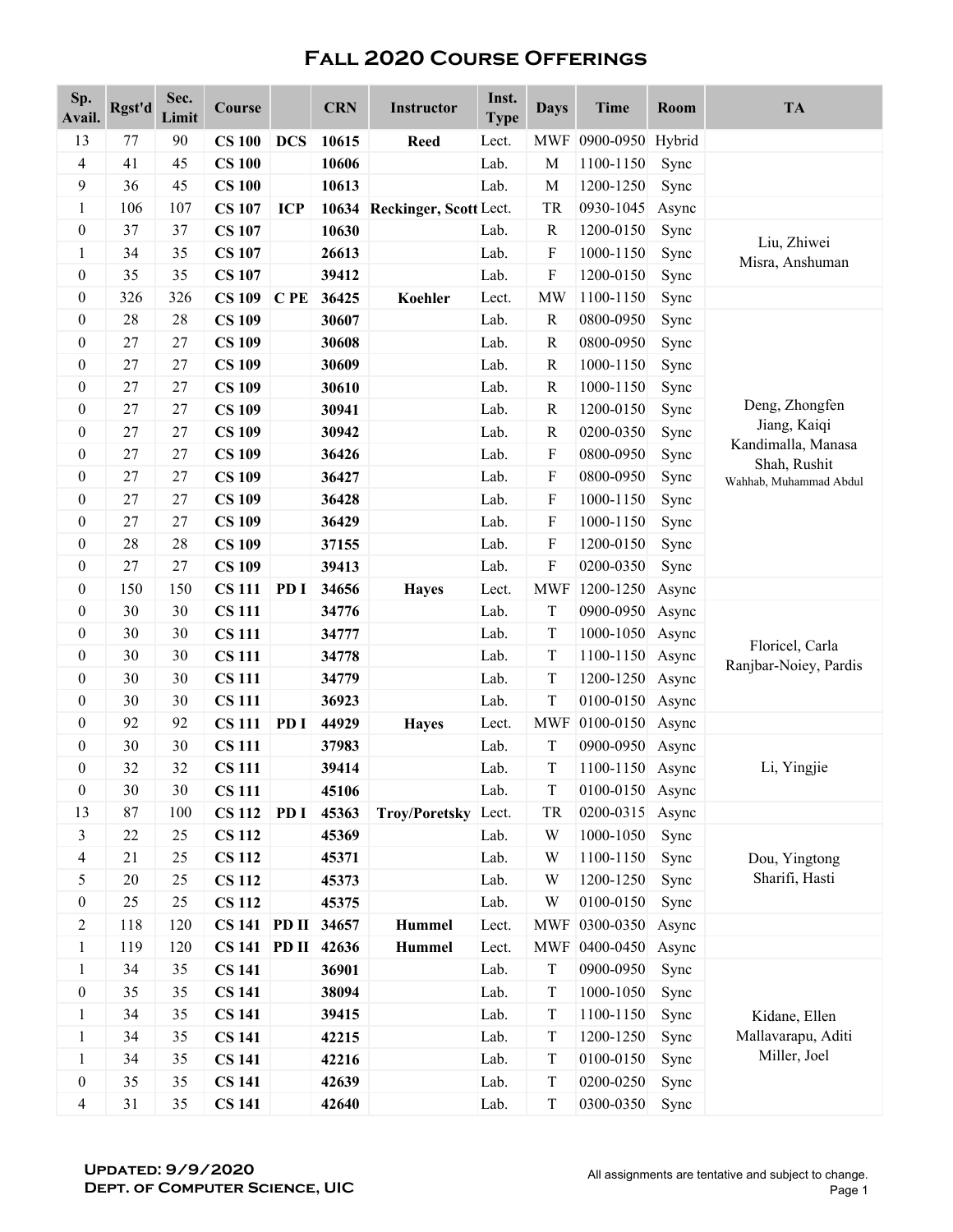| Sp.<br>Avail.    | Rgst'd | Sec.<br>Limit | Course        |                | <b>CRN</b> | <b>Instructor</b>     | Inst.<br><b>Type</b> | <b>Days</b>               | <b>Time</b>     | Room  | <b>TA</b>                     |
|------------------|--------|---------------|---------------|----------------|------------|-----------------------|----------------------|---------------------------|-----------------|-------|-------------------------------|
| $\overline{c}$   | 102    | 104           | <b>CS 151</b> | <b>MFC</b>     | 34858      | <b>McCarty</b>        | Lect.                | <b>MWF</b>                | 1200-1250       | Async |                               |
| $\mathbf{1}$     | 102    | 103           | <b>CS 151</b> | <b>MFC</b>     | 40974      | <b>McCarty</b>        | Lect.                |                           | MWF 0200-0250   | Async |                               |
| 5                | 98     | 103           | <b>CS 151</b> | <b>MFC</b>     | 42500      | <b>McCarty</b>        | Lect.                | <b>MWF</b>                | 0300-0350       | Async |                               |
| $\boldsymbol{0}$ | 31     | 31            | <b>CS 151</b> |                | 34859      |                       | Lab.                 | M                         | 0800-0850       | Sync  |                               |
| $\boldsymbol{0}$ | 31     | 31            | <b>CS 151</b> |                | 34860      |                       | Lab.                 | $\mathbf M$               | 0900-0950       | Sync  |                               |
| 2                | 29     | 31            | <b>CS 151</b> |                | 36389      |                       | Lab.                 | M                         | 0800-0850       | Sync  |                               |
| $\boldsymbol{0}$ | 31     | 31            | <b>CS 151</b> |                | 37157      |                       | Lab.                 | M                         | 0900-0950       | Sync  | Kang, Siteng                  |
| 1                | 30     | 31            | <b>CS 151</b> |                | 38907      |                       | Lab.                 | $\mathbf M$               | 0900-0950       | Sync  | Nguyen, Hoang                 |
| 1                | 30     | 31            | <b>CS 151</b> |                | 40975      |                       | Lab.                 | $\mathbf{F}$              | 0800-0850       | Sync  | Sengupta, Prithviraj          |
| $\mathbf{1}$     | 30     | 31            | <b>CS 151</b> |                | 40976      |                       | Lab.                 | $\boldsymbol{\mathrm{F}}$ | 0900-0950       | Sync  | Shayiding, Julaiti            |
| $\mathbf{1}$     | 30     | 31            | <b>CS 151</b> |                | 42218      |                       | Lab.                 | F                         | 0900-0950       | Sync  |                               |
| 2                | 29     | 31            | <b>CS 151</b> |                | 42647      |                       | Lab.                 | $\boldsymbol{\mathrm{F}}$ | 0800-0850       | Sync  |                               |
| $\boldsymbol{0}$ | 31     | 31            | <b>CS 151</b> |                | 42648      |                       | Lab.                 | ${\bf F}$                 | 0900-0950       | Sync  |                               |
| 4                | 278    | 282           | <b>CS 211</b> | PP             | 34861      | Mobasheri             | Lect.                | $\mathbf{F}$              | 1100-1150       | Async |                               |
| $\boldsymbol{0}$ | 36     | 36            | <b>CS 211</b> |                | 34862      |                       | Lab.                 | $\mathbf T$               | 0900-1050       | Sync  |                               |
| $\mathbf{1}$     | 35     | 36            | <b>CS 211</b> |                | 35270      |                       | Lab.                 | T                         | 1100-1250       | Sync  |                               |
| $\boldsymbol{0}$ | 35     | 35            | <b>CS 211</b> |                | 36659      |                       | Lab.                 | $\mathbf T$               | 0100-0250       | Sync  | Arvan, Mohammed               |
| $\boldsymbol{0}$ | 35     | 35            | <b>CS 211</b> |                | 37158      |                       | Lab.                 | $\mathbf T$               | 0300-0450       | Sync  | Du, Jiangshu                  |
| $\boldsymbol{0}$ | 35     | 35            | <b>CS 211</b> |                | 41374      |                       | Lab.                 | W                         | 0900-1050       | Sync  | Rezaei, Hamed<br>Shekhar, Raj |
| $\boldsymbol{0}$ | 36     | 36            | <b>CS 211</b> |                | 42223      |                       | Lab.                 | W                         | 1100-1250       | Sync  |                               |
| $\mathbf{1}$     | 34     | 35            | <b>CS 211</b> |                | 42654      |                       | Lab.                 | W                         | 0100-0250       | Sync  |                               |
| 3                | 32     | 35            | <b>CS 211</b> |                | 42655      |                       | Lab.                 | W                         | 0300-0450       | Sync  |                               |
| 17               | 88     | 105           | <b>CS 251</b> | <b>DS</b>      | 40507      | Reckinger, Shan Lect. |                      | <b>MWF</b>                | 0900-0950       | Async |                               |
| 4                | 101    | 105           | <b>CS 251</b> | <b>DS</b>      | 42499      | Reckinger, Shan Lect. |                      | <b>MWF</b>                | 1000-1050       | Async |                               |
| 11               | 99     | 110           | <b>CS 251</b> | <b>DS</b>      | 36203      | Reckinger, Shan Lect. |                      | <b>MWF</b>                | 0100-0150       | Async |                               |
| 5                | 35     | 40            | <b>CS 251</b> |                | 36393      |                       | Lab.                 | W                         | 1000-1150       | Sync  |                               |
| 6                | 34     | 40            | <b>CS 251</b> |                | 36655      |                       | Lab.                 | W                         | 1200-0150       | Sync  |                               |
| 2                | 38     | 40            | <b>CS 251</b> |                | 37159      |                       | Lab.                 | W                         | 0200-0350       | Sync  | Blandin, Jack                 |
| 8                | 32     | 40            | <b>CS 251</b> |                | 37539      |                       | Lab.                 | W                         | 0400-0550       | Sync  | Fan, Ziwei<br>Farzana, Shahla |
| 6                | 34     | 40            | <b>CS 251</b> |                | 40508      |                       | Lab.                 | $\mathbf R$               | 0800-0950       | Sync  | Huang, He                     |
| 3                | 37     | 40            | <b>CS 251</b> |                | 40516      |                       | Lab.                 | R                         | 1000-1150       | Sync  | Swift, Ian                    |
| $\boldsymbol{0}$ | 40     | 40            | <b>CS 251</b> |                | 40968      |                       | Lab.                 | $\mathbb{R}$              | 1200-0150       | Sync  |                               |
| $\overline{c}$   | 38     | 40            | <b>CS 251</b> |                | 42228      |                       | Lab.                 | $\mathbb{R}$              | 0200-0350       | Sync  |                               |
| 3                | 87     | 90            | <b>CS 261</b> | M <sub>O</sub> | 36391      | <b>Diaz</b>           | Lect.                | TR                        | 0930-1045       | Async |                               |
| 2                | 88     | 90            | <b>CS 261</b> | MO             | 42498      | <b>Diaz</b>           | Lect.                | <b>TR</b>                 | 1100-1215       | Async |                               |
| 4                | 86     | 90            | <b>CS 261</b> | MO             | 41014      | Diaz                  | Lect.                | <b>TR</b>                 | 0200-0315       | Async |                               |
| $\boldsymbol{0}$ | 34     | 34            | <b>CS 261</b> |                | 37160      |                       | Lab.                 | $\boldsymbol{\mathrm{F}}$ | 0900-0950       | Async |                               |
| $\boldsymbol{0}$ | 34     | 34            | <b>CS 261</b> |                | 39424      |                       | Lab.                 | $\boldsymbol{\mathrm{F}}$ | 1000-1050 Async |       |                               |
| $\boldsymbol{0}$ | 33     | 33            | <b>CS 261</b> |                | 39425      |                       | Lab.                 | $\boldsymbol{\mathrm{F}}$ | 1100-1150 Async |       | Goenka, Ansul                 |
| $\mathbf{1}$     | 33     | 34            | <b>CS 261</b> |                | 40969      |                       | Lab.                 | $\mathbf F$               | 1200-1250 Async |       | Mande, Avani                  |
| $\boldsymbol{0}$ | 33     | 33            | <b>CS 261</b> |                | 40970      |                       | Lab.                 | $\mathbf F$               | 0100-0150 Async |       | Qi, Zetong                    |
| $\boldsymbol{0}$ | 34     | 34            | <b>CS 261</b> |                | 42230      |                       | Lab.                 | $\boldsymbol{\mathrm{F}}$ | 0200-0250 Async |       | Sosea, Tiberiu                |
| 3                | 31     | 34            | <b>CS 261</b> |                | 42231      |                       | Lab.                 | $\boldsymbol{\mathrm{F}}$ | 0300-0350 Async |       |                               |
| 5                | 29     | 34            | <b>CS 261</b> |                | 42652      |                       | Lab.                 | $\boldsymbol{\mathrm{F}}$ | 0400-0450 Async |       |                               |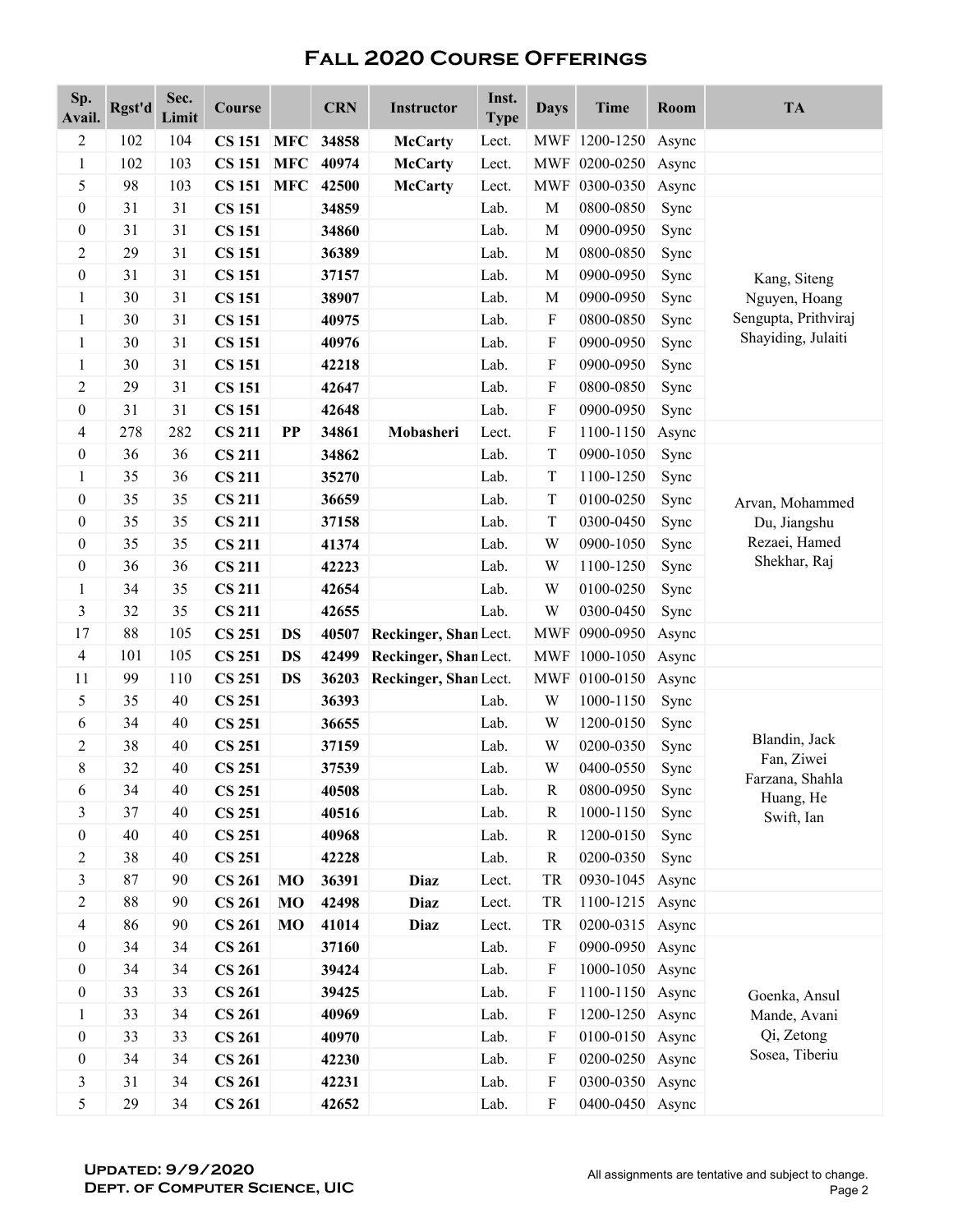| Sp.<br>Avail.                        | Rgst'd   | Sec.<br>Limit | Course                   |                        | <b>CRN</b> | <b>Instructor</b>   | Inst.<br><b>Type</b> | <b>Days</b> | <b>Time</b>     | Room  | <b>TA</b>                                                |
|--------------------------------------|----------|---------------|--------------------------|------------------------|------------|---------------------|----------------------|-------------|-----------------|-------|----------------------------------------------------------|
| 3                                    | 47       | 50            | <b>CS 294</b>            | <b>TAS</b>             | 44176      | <b>McCarty</b>      | Lect.                | W           | 0600-0800       | Sync  | Department Approval                                      |
| $\boldsymbol{0}$                     | 120      | 120           | <b>CS 301</b>            | LA                     | 42220      | <b>Bello-Lander</b> | Lect.                | TR          | 0330-0445       | Async |                                                          |
| $\mathbf{1}$                         | 121      | 122           | <b>CS 301</b>            | LA                     | 10647      | <b>Bello-Lander</b> | Lect.                | TR          | 0500-0615       | Async |                                                          |
| 1                                    | 30       | 31            | <b>CS 301</b>            |                        | 10645      |                     | Disc.                | W           | 0800-0850       | Sync  |                                                          |
| $\boldsymbol{0}$                     | 30       | 30            | <b>CS 301</b>            |                        | 37161      |                     | Disc.                | W           | 0800-0850       | Sync  |                                                          |
| $\boldsymbol{0}$                     | 30       | 30            | <b>CS 301</b>            |                        | 38329      |                     | Disc.                | W           | 0800-0850       | Sync  |                                                          |
| $\boldsymbol{0}$                     | 30       | 30            | <b>CS 301</b>            |                        | 39426      |                     | Disc.                | W           | 0800-0850       | Sync  | Faruk, Ahmed Sayeed                                      |
| $\boldsymbol{0}$                     | 31       | 31            | <b>CS 301</b>            |                        | 40971      |                     | Disc.                | W           | 0900-0950       | Sync  | Solanki, Saumya<br>Zhang, Tao                            |
| $\boldsymbol{0}$                     | 30       | 30            | <b>CS 301</b>            |                        | 40972      |                     | Disc.                | W           | 0900-0950       | Sync  |                                                          |
| $\boldsymbol{0}$                     | 30       | 30            | <b>CS 301</b>            |                        | 42232      |                     | Disc.                | W           | 0900-0950       | Sync  |                                                          |
| $\boldsymbol{0}$                     | 30       | 30            | <b>CS 301</b>            |                        | 42233      |                     | Disc.                | W           | 0900-0950       | Sync  |                                                          |
| 19                                   | 101      | 120           | <b>CS 341 PLDI</b>       |                        | 36202      | <b>Deitz</b>        | Lect.                | <b>MWF</b>  | 0200-0250       | Async | Kutzke, Johnnalee                                        |
| 43                                   | 77       | 120           | <b>CS 341 PLDI</b>       |                        | 42735      | <b>Deitz</b>        | Lect.                | <b>MWF</b>  | 0300-0350       | Async | Salas-Rodriguez, Omar                                    |
| $\boldsymbol{0}$                     | 120      | 120           | <b>CS 342</b>            | <b>SD</b>              | 37162      | <b>Hallenbeck</b>   | Lect.                | <b>TR</b>   | 1230-0145       | Async | Y. Cao; V. Linga;                                        |
| 6                                    | 114      | 120           | <b>CS 342</b>            | <b>SD</b>              | 40973      | <b>Hallenbeck</b>   | Lect.                | TR          | 0200-0315       | Async | M. Najafi                                                |
| 11                                   | 99       | 110           | <b>CS 361</b>            | $\mathbf{C}\mathbf{S}$ | 42221      | Kanich              | Lect.                | TR          | 1230-0145       | Async |                                                          |
| 19                                   | 81       | 100           | <b>CS 361</b>            | $\mathbf{CS}$          | 36535      | Kanich              | Lect.                | TR          | 0200-0315       | Async |                                                          |
| 17                                   | 13       | 30            | <b>CS 361</b>            |                        | 36537      |                     | Lab.                 | M           | 0900-0950       | Sync  |                                                          |
| 3                                    | 27       | 30            | <b>CS 361</b>            |                        | 38331      |                     | Lab.                 | M           | 1000-1050       | Sync  |                                                          |
| $\boldsymbol{0}$                     | 30       | 30            | <b>CS 361</b>            |                        | 38897      |                     | Lab.                 | $\mathbf M$ | 1100-1150       | Sync  | Ghasemisharif, Moe<br>Politowicz, Alex<br>Singh, Shubham |
| 1                                    | 29       | 30            | <b>CS 361</b>            |                        | 39427      |                     | Lab.                 | M           | 1200-1250       | Sync  |                                                          |
| 2                                    | 28       | 30            | <b>CS 361</b>            |                        | 42234      |                     | Lab.                 | $\mathbf M$ | 0100-0150       | Sync  |                                                          |
| 3                                    | 27       | 30            | <b>CS 361</b>            |                        | 43553      |                     | Lab.                 | $\mathbf M$ | 0200-0250       | Sync  |                                                          |
| 24                                   | 6        | 30            | <b>CS 361</b>            |                        | 43554      |                     | Lab.                 | M           | 0300-0350       | Sync  |                                                          |
| 30                                   | 70       | 100           | <b>CS 362</b>            | <b>CD</b>              | 36196      | <b>Theys</b>        | Lect.                | TR          | 0930-1045       | Async |                                                          |
| 3                                    | 97       | 100           | <b>CS 362</b>            | CD                     | 42222      | <b>Theys</b>        | Lect.                | TR          | 1100-1215       | Async |                                                          |
| 22                                   | 8        | 30            | <b>CS 362</b>            |                        | 36197      |                     | Lab.                 | M           | 0900-0950       | Async |                                                          |
| $\mathbf{1}$                         | 29       | 30            | <b>CS 362</b>            |                        | 36603      |                     | Lab.                 | M           | 1000-1050       | Async |                                                          |
| 1                                    | 29       | 30            | <b>CS 362</b>            |                        | 38332      |                     | Lab.                 | M           | 1100-1150 Async |       |                                                          |
| $\boldsymbol{0}$                     | 30       | 30            | <b>CS 362</b>            |                        | 38898      |                     | Lab.                 | M           | 1200-1250 Async |       | Sakhnini, Nina                                           |
| $\mathbf{1}$                         | 29       | 30            | <b>CS 362</b>            |                        | 39428      |                     | Lab.                 | M           | 0100-0150       | Async | Valizadeh, Mina                                          |
| $\overline{c}$                       | 28       | 30            | <b>CS 362</b>            |                        | 42235      |                     | Lab.                 | M           | 0200-0250 Async |       |                                                          |
| 16                                   | 14       | 30            | <b>CS 362</b>            |                        | 43555      |                     | Lab.                 | M           | 0300-0350       | Async |                                                          |
| $\boldsymbol{0}$                     | 31       | 31            | <b>CS 377 CEIC 36199</b> |                        |            | <b>Clayville</b>    | Lect.                | <b>TR</b>   | 1000-1050       | Sync  |                                                          |
| $\mathbf{1}$                         | 29       | 30            | <b>CS 377 CEIC 38340</b> |                        |            | Clayville           | Lect.                | TR          | 1100-1150       | Sync  |                                                          |
| $\boldsymbol{0}$                     | 21       | 21            | <b>CS 377</b>            |                        | 38341      | Wagner              | Lbd.                 | W           | 1000-1150       | Async |                                                          |
| $\boldsymbol{0}$                     | 20       | 20            | <b>CS 377</b>            |                        | 38899      | Wagner              | Lbd.                 | W           | 0100-0250       | Async |                                                          |
| $\boldsymbol{0}$                     | $20\,$   | $20\,$        | <b>CS 377</b>            |                        | 39430      | Wagner              | Lbd.                 | W           | 0300-0450       | Async |                                                          |
| $\boldsymbol{0}$                     | 31       | 31            | <b>CS 377 CEIC 39429</b> |                        |            | <b>Burton</b>       | Lect.                | TR          | 0100-0150       | Sync  |                                                          |
|                                      | 30       | 30            | <b>CS 377 CEIC 41404</b> |                        |            |                     |                      | <b>TR</b>   | 0200-0250       |       |                                                          |
| $\boldsymbol{0}$<br>$\boldsymbol{0}$ | 31       | 31            | CS 377 CEIC 42236        |                        |            | <b>Burton</b>       | Lect.<br>Lect.       | TR          | 0330-0420       | Sync  |                                                          |
|                                      |          |               |                          |                        |            | <b>Burton</b>       |                      |             |                 | Sync  |                                                          |
| $\boldsymbol{0}$                     | 30<br>20 | 30            | <b>CS 377 CEIC 44087</b> |                        |            | <b>Burton</b>       | Lect.                | TR          | 0500-0550       | Sync  |                                                          |
| $\boldsymbol{0}$                     |          | 20            | <b>CS 377</b>            |                        | 36200      | Cranch              | Lbd.                 | $\mathbf M$ | 1000-1150       | Async |                                                          |
| $\boldsymbol{0}$                     | 22       | $22\,$        | <b>CS 377</b>            |                        | 36201      | Cranch              | Lbd.                 | M           | 0100-0250 Async |       |                                                          |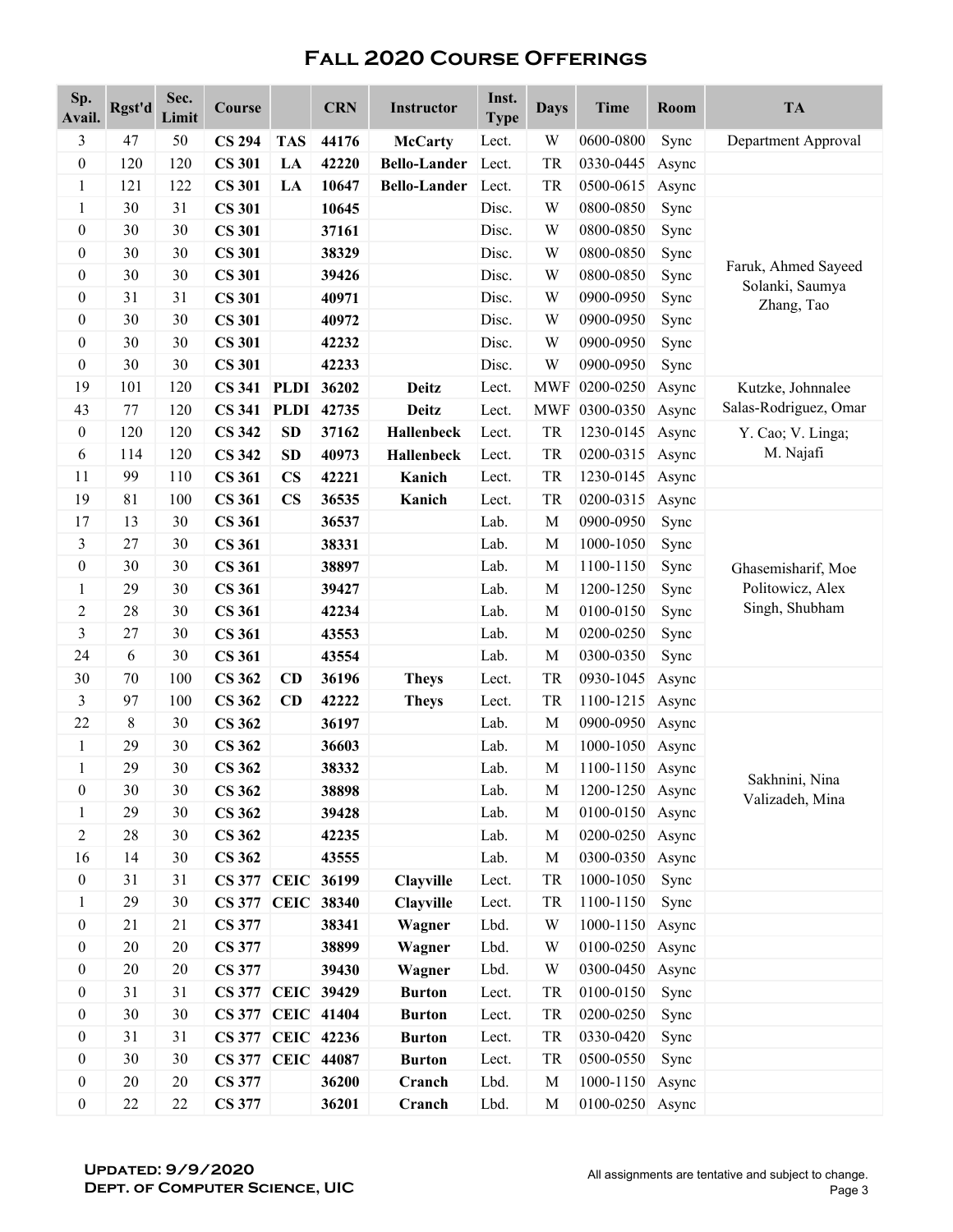| Sp.<br>Avail.    | Rgst'd | Sec.<br>Limit | Course        |              | <b>CRN</b>                       | Instructor          | Inst.<br><b>Type</b> | <b>Days</b>               | <b>Time</b>         | <b>Room</b> | <b>TA</b>                                       |
|------------------|--------|---------------|---------------|--------------|----------------------------------|---------------------|----------------------|---------------------------|---------------------|-------------|-------------------------------------------------|
| $\boldsymbol{0}$ | 20     | 20            | <b>CS 377</b> |              | 36547                            | Cranch              | Lbd.                 | M                         | 0300-0450           | Async       |                                                 |
| $\boldsymbol{0}$ | 20     | 20            | <b>CS 377</b> |              | 42237                            | Cranch              | Lbd.                 | F                         | 1000-1150           | Async       |                                                 |
| $\boldsymbol{0}$ | 20     | 20            | <b>CS 377</b> |              | 42238                            | Cranch              | Lbd.                 | $\boldsymbol{\mathrm{F}}$ | 0100-0250           | Async       |                                                 |
| $\boldsymbol{0}$ | 20     | 20            | <b>CS 377</b> |              | 43557                            | Cranch              | Lbd.                 | F                         | 0300-0450           | Async       |                                                 |
| 5                | 15     | 20            | <b>CS 394</b> | <b>IPD I</b> | 44123                            | Hallenbeck          | Lect.                | W                         | 0200-0500           | Sync        | <b>Instructor Approval</b>                      |
| $\boldsymbol{0}$ | 60     | 60            | <b>CS 401</b> | CA           | 41675*<br>$41676^{+}$            | Sun                 | Lect.                |                           | MWF 0100-0150       | Sync        | Jin, Wenyu                                      |
| $8\,$            | $70\,$ | 78            | <b>CS 401</b> | CA           | 10669*<br>$\boldsymbol{20262}^+$ | <b>MCS</b> (Cheng)  | Lect.                |                           | MWF 0200-0250 Async |             |                                                 |
| 17               | 48     | 65            | <b>CS 401</b> | CA           | 35218*<br>$35219^{+}$            | Lillis              | Lect.                | TR                        | 1100-1215           | Sync        | Mohammadi, Neshat                               |
| 26               | 39     | 65            | <b>CS 401</b> | CA           | 39067*<br>$39068^+$              | <b>Lillis</b>       | Lect.                | TR                        | 1230-0145           | Sync        |                                                 |
| $\sqrt{2}$       | 65     | 67            | <b>CS 401</b> | CA           | 10671*<br>$20264^+$              | <b>Sidiropoulos</b> | Lect.                | TR                        | 0330-0445           | Sync        | Saeed, Danyal                                   |
| 11               | 59     | $70\,$        | <b>CS 411</b> | AI I         | 10672*<br>$\boldsymbol{20266}^+$ | Gmytrasiewicz Lect. |                      |                           | MWF 0900-0950       | Sync        | Adhikari, Sarit                                 |
| $\sqrt{2}$       | 68     | 70            | <b>CS 411</b> | AI I         | 42737*<br>42736+                 | Kash                | Lect.                | TR                        | 0330-0445 Async     |             | Hu, Lingfang                                    |
| $\sqrt{2}$       | 128    | 130           | <b>CS 412</b> | <b>IML</b>   | 43875*<br>43876+                 | <b>Zhang</b>        | Lect.                | TR                        | 0500-0615 Async     |             | Li, Mao; Liu, Ye;<br>Ma, Yingyi                 |
| 21               | 44     | 65            | <b>CS 415</b> | <b>CVI</b>   | 42844*<br>$42845$ <sup>+</sup>   | Tang                | Lect.                | TR                        | 0930-1045           | Sync        | Agadakos, Nikoloas                              |
| $\boldsymbol{0}$ | 70     | 70            | <b>CS 418</b> | <b>IDS</b>   | 42738*<br>42739 <sup>+</sup>     | Mobasheri           | Lect.                | TR                        | 1100-1215           | Sync        | Wang, Zhu                                       |
| $\boldsymbol{0}$ | 75     | 75            | <b>CS 418</b> | <b>IDS</b>   | 44033*<br>$44034$ <sup>+</sup>   | Bello-Lander Lect.  |                      | TR                        | 1230-0145           | Sync        | Maratos, George                                 |
| $\tau$           | 83     | 90            | <b>CS 421</b> | <b>NLP</b>   | 43946*<br>43947 <sup>+</sup>     | Parde               | Lect.                | TR                        | 0930-1045 Async     |             | Shahid, Usman                                   |
| $\overline{0}$   | 100    | 100           | CS 422 UIDP   |              | 44137*<br>$44138^{+}$            | Michaelis           | Lect.                |                           |                     |             | MW 0300-0415 Async Yu, Ja Eun & Alsaiari, Abeel |
| 27               | 38     | 65            | $CS$ 425      | CGI          | 38721*<br>38706+                 | <b>Bell</b>         | Lect.                | TR                        | 1100-1215           | Sync        | Alsaiari, Abeer                                 |
| 33               | 32     | 65            | CS 428 VAMI   |              | 43563*<br>43564+                 | Johnson             | Lect.                | TR                        | 0330-0445 Async     |             | Jyothula, Sai Pritya                            |
| $\overline{9}$   | 61     | $70\,$        | <b>CS 440</b> | <b>SEI</b>   | 38984*<br>$38985^{+}$            | <b>Bell</b>         | Lect.                |                           | MWF 1000-1050       | Sync        | Azarhooshang, Nazanin                           |
| 11               | 59     | $70\,$        | <b>CS 440</b> | <b>SEI</b>   | 41679*<br>$41680^{+}$            | <b>Bell</b>         | Lect.                |                           | MWF 1100-1150       | Sync        | Jagadish, Meghana                               |
| 10               | 60     | $70\,$        | CS 441 DOCC   |              | 39826*<br>$39827$ <sup>+</sup>   | Grechanik           | Lect.                | TR                        | 1230-0145           | Sync        | Mohanty, Abhijeet                               |
| 21               | 49     | $70\,$        | <b>CS 450</b> | <b>NeT</b>   | 10677*<br>$20271$ <sup>+</sup>   | Vamanan             | Lect.                | TR                        | 1100-1215           | Sync        | Almasi, Hamidreza                               |
| 24               | 41     | 65            | <b>CS 461</b> | <b>OS</b>    | 42521*<br>43861 <sup>+</sup>     | Wu                  | Lect.                | TR                        | 0330-0445           | Sync        | Azam, Waqar                                     |
| 45               | $20\,$ | 65            | <b>CS 463</b> | SP           | 45270*<br>$45271^{+}$            | Eriksson            | Lect.                |                           | MWF 0900-0950       | Sync        |                                                 |